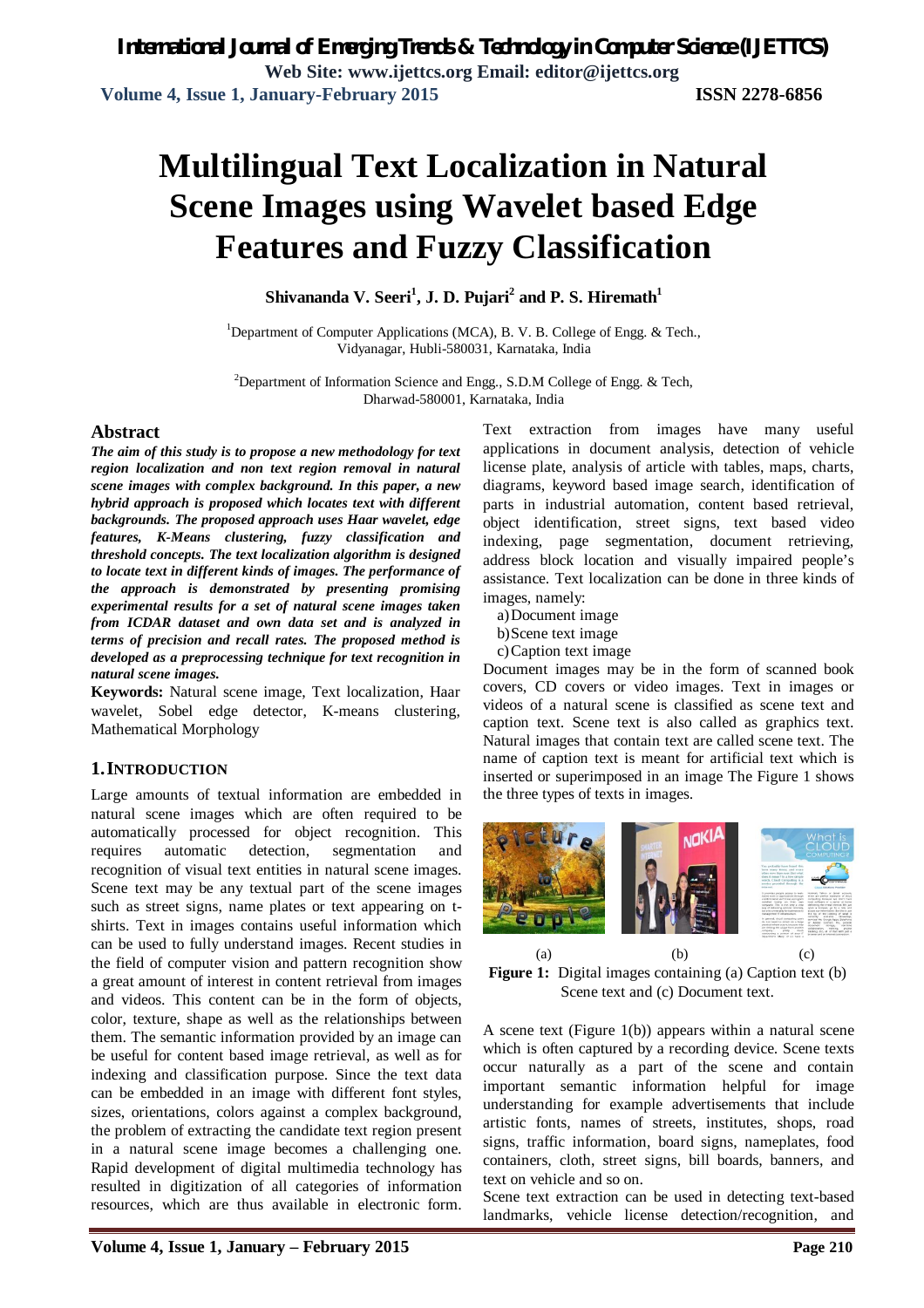### **Volume 4, Issue 1, January-February 2015 ISSN 2278-6856**

object identification rather than general indexing and retrieval. It is difficult to detect, locate and extract scene text, since it may appear usually in unlimited number of poses, sizes, shapes and colors, resolutions, complex backgrounds, non-uniform lighting or blurring effects of varying lighting, complex movement and transformation, unknown layout, shadowing and variation in font style, size, orientation and alignment. Texts can be in different scripts. The localized text is input to an appropriate OCR for character recognition.

Several techniques have been reported in the literature for extracting text from an image. The existing methods are based on morphological operators, wavelet transform, artificial neural network, skeletonization operation, edge detection algorithm, histogram techniques and so on. All these techniques have their own merits and demerits.

Humans have the peculiar ability of detecting presence of texts in varying scripts of different unknown languages, although they are trained using scripts of only one or two languages. Hence, automation of text detection and recognition involves building suitable machine intelligence that imitates similar to human ability. Text localization is the primary step in the process of text extraction from natural scene images. Hence, the main objective of the present paper is to propose an efficient algorithm to detect and localize multilingual text in natural scene images.

Text extraction in an image comprises five stages, namely, (i) detection, (ii) localization, (iii) tracking, (iv) extraction and enhancement, and (v) recognition (OCR). Text detection and text localization are closely related and more challenging stages which had attracted the attention of most researchers. The goal of the two stages is to generate accurate bounding boxes of all text objects in a natural scene images and provide a unique identity to each text. In the following, the recent literature focused on text detection and localization is reviewed.

#### **1.1 Region based methods**

Region-based methods use the properties of the color or gray-scale in a text region or their differences with the corresponding properties of the background. These methods use a bottom-up approach by grouping small components into successively larger components until all regions are identified in the image. A geometrical analysis is needed to merge the text components using the spatial arrangement of the components so as to filter out non-text components and mark the boundaries of the text regions.

A region based method is basically classified in to two sub categories, namely, edge based and connected component (CC) based methods. An edge based method is mainly focused on the high contrast between text and background region. In this method, firstly text edges are identified in an image and are merged. Finally, some heuristic rules are applied to discard non-text regions. A connected component based method considers text as a set of separate connected components, each having distinct intensity and color distributions. The edge based methods are robust to low contrast and different text size where as CC based methods are somewhat simpler to implement, but fail to localize text in images with complex

#### backgrounds.

Leon [1] presented a method for caption text detection. It is included in a generic indexing system dealing with other semantic concepts which are to be automatically detected. To have a coherent detection system, the various object detection algorithms use a common image description. The author proposed the hierarchical regionbased image model for image description and introduced the algorithm for text detection.

Debapratim [2] described the bottom-up approach of line segmentation of handwritten text. In this method, first the picture is sub divided into small 10 x 10 regions. If 50% of the square region is filled up with black pixels then the entire region is filled with black pixels. In this way graphically smooth image is found. Depending on the height and the position information these smoothed blocks are joined to get the individual lines.

Karin [3] designed a method for automatic text location and identification on colored book and journal cover. To reduce the amount of small variations in color, a clustering algorithm is applied in a preprocessing step. Two methods have been developed for extracting text hypotheses. One is based on a top-down analysis using successive splitting of image regions. The other is a bottom-up region growing algorithm. The results of both methods are combined to robustly distinguish between text and non-text elements. Text elements are binarized using automatically extracted information about text color. The proposed method is applicable to the extraction of text from other types of color images also.

Ankita, et al. [16], proposed a method based on histogram thresholding and entropy filtering, and connected components to extract Bengali characters and Bengali text from a certain level of complex multimedia images with a desired accuracy level.

#### **1.2 Edge based methods**

Edges are a reliable feature of text regardless of color/intensity, layout, orientations, etc. Edge strength, density and the orientation variance are three distinguishing characteristics of text embedded in images, which can be used as main features for detecting text. The edges of the text boundary are identified and merged, and then several techniques are used to filter out the non-text regions. Edge-based text extraction algorithm is a general-purpose method, which can quickly and effectively localize and extract the text from both document and natural images.

Xiaoqing Liu[4] has developed method consisting of three stages: candidate text region detection, text region localization and character extraction. In the first stage, the magnitude of the second derivative of intensity as a measurement of edge strength is used, as this allows better detection of intensity peaks that normally characterize text in images. The edge density is calculated based on the average edge strength within a window. Considering effectiveness and efficiency, four orientations  $(0^{\degree}, 45^{\degree})$ ,  $90^{\circ}$ ,  $135^{\circ}$ ) are used to evaluate the variance of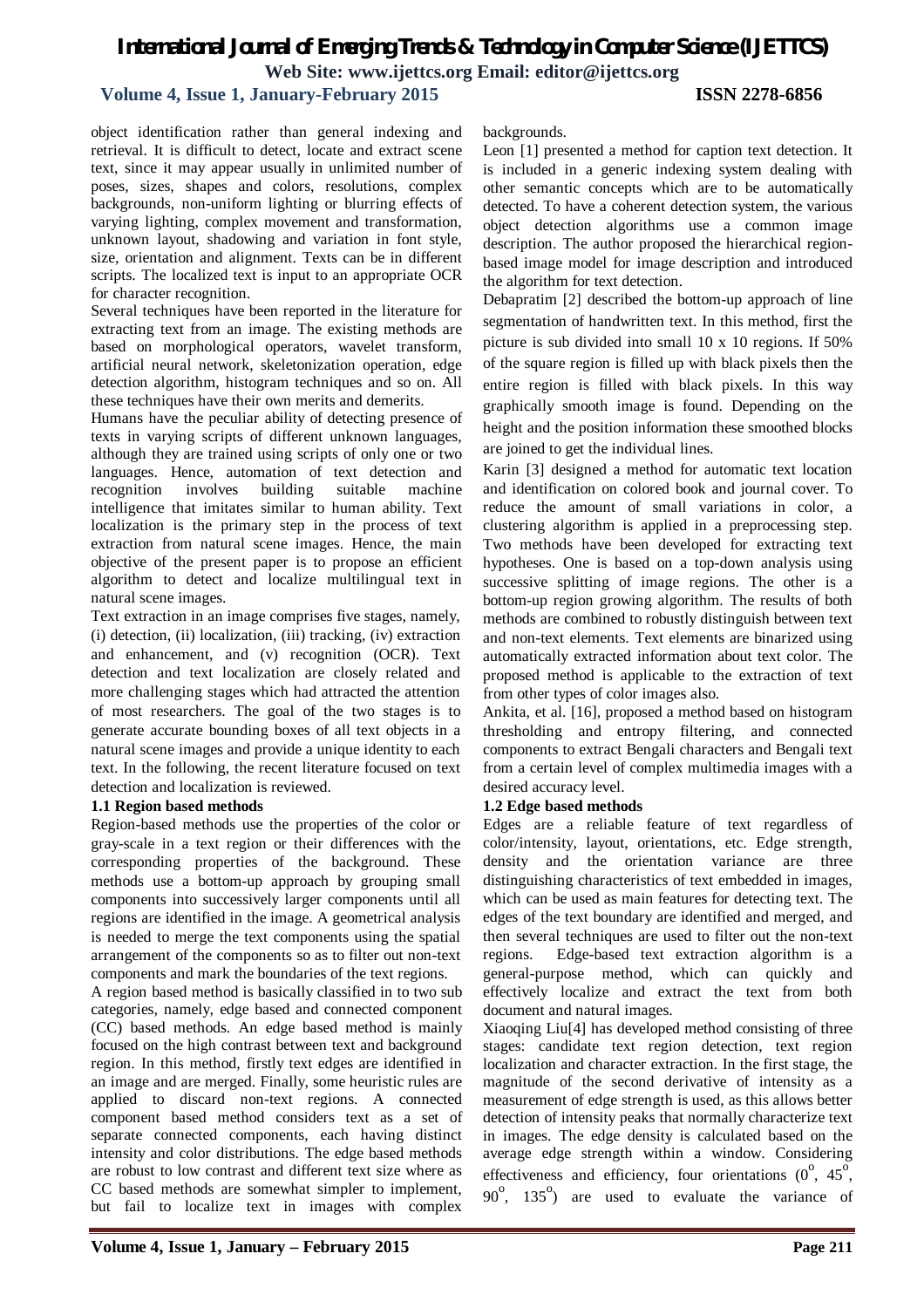# **Volume 4, Issue 1, January-February 2015 ISSN 2278-6856**

orientations, where  $0^{\circ}$  denotes horizontal direction,  $90^{\circ}$ denotes vertical direction, and  $45^{\circ}$  and  $135^{\circ}$  are the two diagonal directions. Edge detector is carried out by using a multiscale strategy, where the multiscale images are produced by Gaussian pyramids after successively applying low-pass filter and down-sample the original image reducing the image in both vertical and horizontal directions. In the second stage, characteristics of clustering can be used to localize text regions. In the third stage, existing OCR engine was used.

Xin Zhang [5] has used the color and edge features to extract the text from a video frame. In this work, two methods are combined, called color-edge combined algorithm, to remove text background. One method is based on the exponential changes of text color, called transition map model, which the other one uses the text edges in gray level image. After removing complex background, text location is determined using the vertical and horizontal projection method. This algorithm is robust to the images with multilingual text. To improve the efficiency of this method, the edge feature is added to remove background and then edge detection is performed on each color image using Canny operator and some morphology operation. Finally the background of text is removed with the help of transition map model.

Partha Sarathi Giri [4] had compared two basic approaches for extracting text region in images, which are edge-based and connected-component based. The algorithms are implemented and evaluated using a set of images that vary in terms of dimensions of lighting, scale and orientation. Accuracy, precision and recall rates for each approach are analyzed to determine the success and limitations of these approaches.

#### **1.3 Morphological based methods**

Mathematical morphology is a topological and geometrical based approach for image analysis. It provides powerful tools for extracting geometrical structures and representing shapes in many applications. Morphological feature extraction techniques have been efficiently applied for character recognition and document image analysis. It is used to extract dominant text contrast features from the processed images. The feature is invariant under geometrical image transformation, namely, translation, rotation, and scaling. Even after the lighting condition or text color is changed, the feature still can be maintained.

Jui- Chen Wu [6] presented a morphology-based text line extraction algorithm for extracting text regions from cluttered images. The method defines a novel set of morphological operations for extracting important contrast regions as possible text line candidates. In order to detect skewed text lines, a moment-based method is then used for estimating their orientation. According to the orientation, an x-projection technique can be applied to extract various text geometries from the text-analogue segments for text verification. However, due to noise, a text line region is often fragmented into different pieces of segments. Therefore, after the projection, a novel recovery algorithm is then proposed for recovering a complete text line from its pieces of segments. After that, a verification scheme is then proposed for verifying all extracted potential text lines according to their text geometries.

Rama Mohan [7] performed the edge detection operation using the basic operators of mathematical morphology. Using the edge the algorithm found out text candidate connected components. These components have been labeled to identify different components of the image. Once the components have been identified, the variance is found for each connected component considering the gray levels of those components. Then the text is extracted by selecting those connected components whose variance is less than some threshold value.

#### **1.4 Texture- based methods**

Texture-based methods use the observation that text in images has distinct textural properties that distinguish them from the background or other non text regions. The transform based methods, namely, Gabor filters, Wavelet, FFT, spatial variance can be used to detect the textural properties of a text region in an image. The main drawback of such methods is their complexity, while these are more robust than the CC based methods in dealing with complex background.

Chu Duc [8] presented a novel texture descriptor based on line-segment features for text detection in images and video sequences, which is applied to build a robust car license plate localization system. Unlike most of the existing approaches which use low level features (color, edge) for text / non-text discrimination, the aim is to exploit more accurate perceptual information. Scale and rotation invariant - texture descriptor which describes the directionality, regularity, similarity, alignment and connectivity of group of segments are proposed. An improved algorithm for feature extraction based on local connective Hough transform has also been investigated.

Kwang [9] used a novel texture-based method for detecting texts in images. A support vector machine (SVM) is used to analyze the textural properties of texts. The intensities of the raw pixels that make up the textural pattern are fed directly to the SVM, which works well even in high-dimensional spaces. Next, text regions are identified by applying a continuously adaptive mean shift algorithm (CAMSHIFT) to the results of the texture analysis. The combination of CAMSHIFT and SVMs produces both robust and efficient text detection, as timeconsuming texture analyses for less relevant pixels are restricted, leaving only a small part of the input image to be texture-analyzed. The performance criterion was the classification accuracy of the SVMs for text and non-text patterns rather than the overall text detection results. For this purpose, 100 training images were divided into two different classes of 70 training images and 30 validation images from which training patterns and validation patterns were collected, respectively. The SVMs were then trained using the training patterns and tested using the validation patterns.

Neha and Banga [10] proposed a new hybrid approach to locate text in different backgrounds. The text localization algorithm system is designed to locate text in different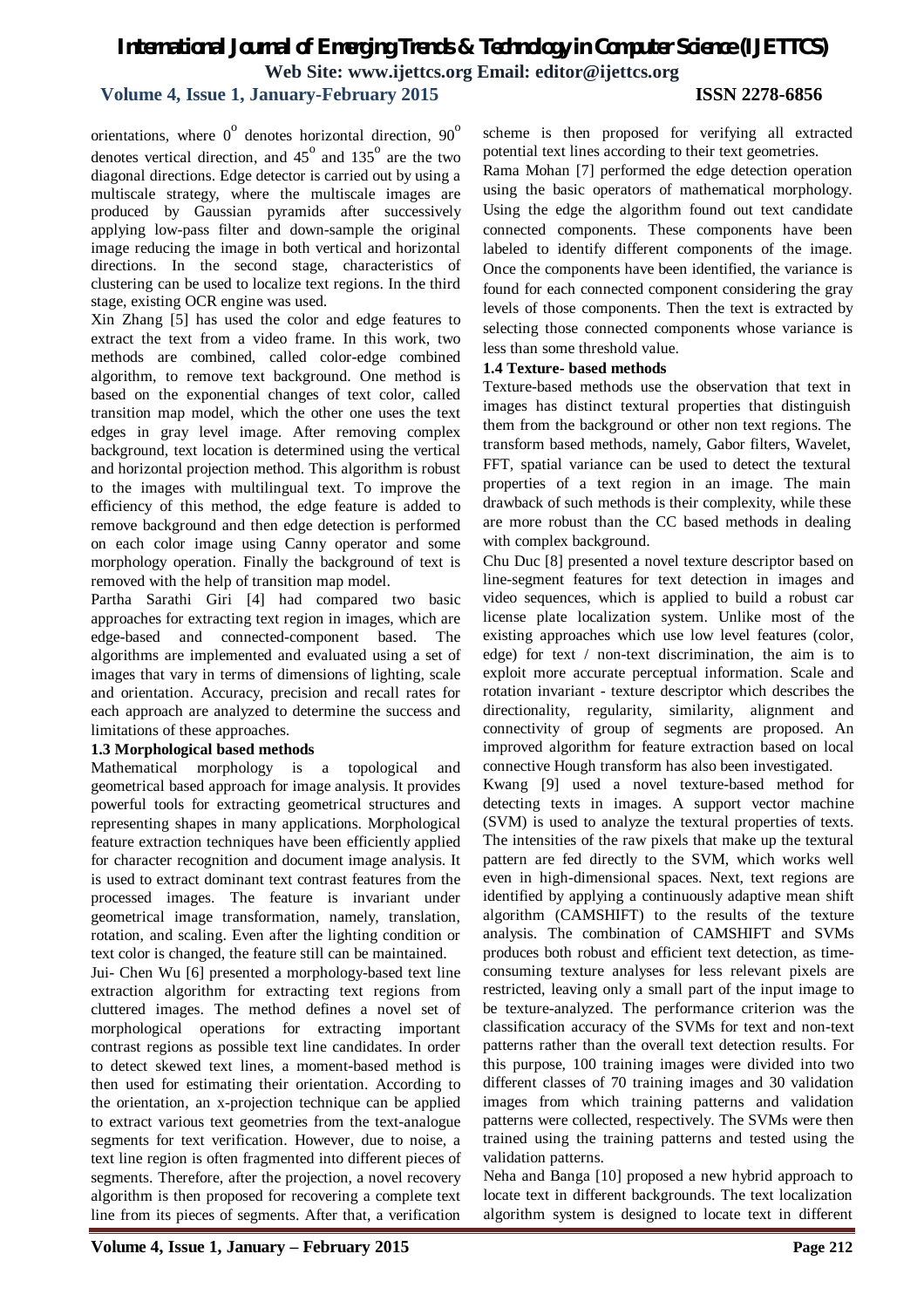### **Volume 4, Issue 1, January-February 2015 ISSN 2278-6856**

kinds of images and eliminates the need to devise separate method for various kinds of images. The approach uses various concepts, namely, Haar discrete wavelet transform (DWT), Sobel edge detector, morphological dilation and connected components. Finally, using some specific condition, the text is extracted in a bounding box. This algorithm is not sensitive to image color or intensity, uneven illumination and reflection effects. This algorithm can be used in large variety of application fields, e.g. vehicle license plate detection to detect number plate of vehicle, mobile robot navigation to detect text based land marks, object identification, identification of various parts in industrial automation, analysis of technical papers with the help of charts, maps, and electric circuits. The algorithm only analyses text box not a single character. Therefore, it requires less processing time which is essential for real time applications.

Goel, and Sharma [11] proposed the algorithm for text extraction in color images using 2D Haar wavelet transform (2D-DWT) along with mathematical morphological operators. The work is carried out in MATLAB 12.0 image processing tool and simulated results are tested on vehicle plate text extraction and the document images.

Sumathi and Gayathri Devi [12] proposed a new methodology for text region extraction and non text region removal from complex background colored images. This method is based on Gamma correction by determining a gamma value for enhancing the foreground details in an image. The approach also uses gray level co-occurrence matrices, texture measures, threshold concepts. The proposed method is a useful preprocessing technique to remove non text region and to show the text region in an image. Experimental results show good performance of the proposed method.

Adesh Kumar, et al. [13] proposed an approach based on Haar DWT, Sobel edge detector, and morphological operator. These mathematical tools are integrated to detect the text regions from the complex images. The proposed method is robust against language scripts and font size of the texts. The proposed method is also used to decompose the blocks including multi-line texts into single line text.

Deepa and.Victor [15] proposed text extraction algorithm for Tamil text extraction from images. It is demonstrated that the proposed method achieved expected accuracy of the text extraction for all the examples. The method uses Dual Tree complex wavelet transform and morphological dilation. It is robust against various conditions such as shadows, degradations, non-uniform illuminations, highlights, different font style and size and low contract images. The experiment results show that the proposed method reasonably extracts text regions with elimination of most non -text regions. This is can be further binarized and used by visually challenged persons through text to audio conversion software.

Satish Kumar, et al. [17] proposed method to localize potential text regions using connected component based heuristics from color layers(RGB). The system takes

Keshava Prasanna, et al. [18] proposed an efficient algorithm to detect, localize and extract Kannada text from images with complex backgrounds. The proposed approach is based on the application of a color reduction technique, a standard deviation base method for edge detection, and the localization of text regions using new connected component properties.

Murthy and Y S Kumaraswamy [19] proposed a novel approach of extracting a text from image using two dimensional Haar Discrete Wavelet Transformation and K-Means Clustering. Proposed system has been experimented with images with single / multiple text, multiple text of different sizes / style / languages, images with uniform and non-uniform background.

Angadi and Kodabagi [20], proposed a methodology to detect and extract text regions from low resolution natural scene images. The proposed work is texture based and uses DCT based high pass filter to remove constant background. The texture features are then obtained on every 50x50 block of the processed image and potential text blocks are identified using newly defined discriminant functions. Further, the detected text blocks are merged and refined to extract text regions.

Teofilo, et al. [21] proposed object categorization framework based on a bag-of-visual-words representation for recognizing characters in situations that would traditionally not be handled well by OCR techniques. Proposed method tested on an annotated database of images containing English and Kannada characters.

### **2.METHODOLOGY**

The block diagram of the proposed method for text localization in a natural scene image is shown in the Figure 2. The input image may be a color or gray scale image. If the image is color image, then it is converted into grayscale image and preprocessing operation is applied on the resultant image. In the algorithm, a color image is input data to the system and the segmented text with black background is the output. The proposed method consists of three stages, namely, preprocessing, feature extraction and classification which are described below.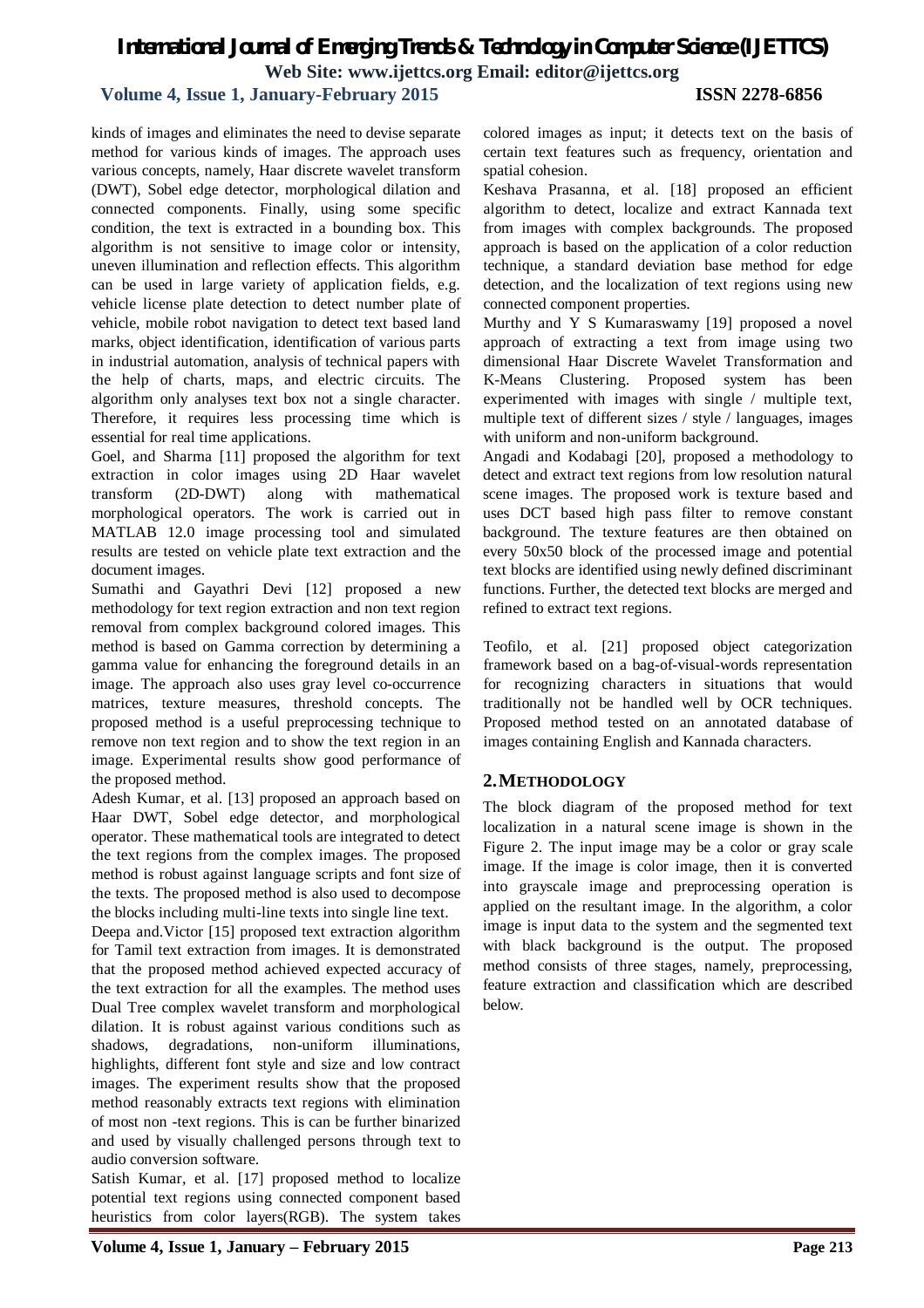# *International Journal of Emerging Trends & Technology in Computer Science (IJETTCS)* **Web Site: www.ijettcs.org Email: editor@ijettcs.org Volume 4, Issue 1, January-February 2015 ISSN 2278-6856**



**Figure 2:** Block diagram of the proposed method

#### **Preprocessing**

The input image is pre-processed to facilitate easier detection of text regions. The input image is RGB colour image. The input image is converted to grayscale image. It will reduce the computational complexity as well as memory requirements significantly. The grayscale image is then filtered using a median filter. Median filter preserves sharp transitions or edges in the image.

#### **Feature extraction**

In this phase, Haar discrete wavelet transform is used, which provides a powerful tool of multi-resolution for modeling the characteristics of textured images. Most textured images are well characterized by their contained edges. It can decompose signal into different components in the frequency domain. The 2-d Haar DWT decomposes input image into four components or sub-bands, one average component (A) and three detail components (H, V, D) as shown in the Figure 3. The detail component subbands are used to detect candidate text edges in the original image. By finding the edges in the three sub bands, namely, horizontal (H), vertical (V) and diagonal (D) sub bands, fusion of the edge information contained in the three sub bands is done. In this way, candidate text regions can be found. In this algorithm, Sobel edge detector is used because it is efficient to locate strong edges pertaining to text. The next step is to form a combined edge map using logical "OR" and "AND" operators which removes some non text regions.

The statistical moments, namely, mean and standard deviation are computed for every 3 x 3 block of each of edge maps of the five images, namely, horizontal

component, vertical component, diagonal component, combined image component, and original image, thus yielding ten statistical moments which form the feature vector. The average of all feature vectors corresponding to all the blocks in training image is obtained. This process is repeated for all the training images. The average of feature vectors of all the training images is computed and stored as the knowledge base, which is used for localization of the text regions in a test image. Training images are natural scene images, in which text regions that are present are manually localized to obtain text features required to build knowledge base used for localization of the text regions in test images.

| Α | Н   |
|---|-----|
| V | , ו |

**Figure 3**: Results of 2-d DWT decomposition **Classification**

In the testing phase, the feature extraction and the classification of 3 x 3 blocks of a test image into text and non-text classes is done. The classification step uses fuzzy thresholding. The segmented image is subjected to morphological operators to obtain connected components corresponding to text regions. Then bounding boxes are obtained and drawn around the localized text regions in the input image. The method of fuzzy thresholding for text region is described below.

The Eculidean distances ED, of feature vectors FV of 3 x 3 blocks of an image from the centroid of feature vector cluster C, form a fuzzy set with the membership function  $\mu_{ED}$  as defined below.

$$
\mu_{ED}(x) = \left[\frac{\alpha - 1}{ED_{median} - ED_{min}}\right](x - ED_{min}) + 1,
$$
\n(1)

$$
for ED_{min} \leq x \leq ED_{median},
$$

$$
\mu_{ED}(x) = \alpha \left[ \frac{1 - e^{(x - ED_{max})}}{1 - e^{(ED_{median} - ED_{max})}} \right],
$$
\n
$$
\text{for ED}_{median} \leq x \leq E_{max}
$$
\n(2)

where x is a FV in C, and  $ED_{median}$ ,  $ED_{max}$ ,  $ED_{min}$  are the median, maximum, minimum of the set of ED values. The parameter  $\alpha$  (with empirical value = 0.75) controls the thresholding of ED value for text and non-text regions. The graph of  $\mu_{ED}(x)$  is shown in the Figure 4. The defuzzification is performed using the centroid formula to obtain the threshold value  $ED_{th}$ .

The graph of  $\mu_{F,0}(x)$  is shown in the Figure 4.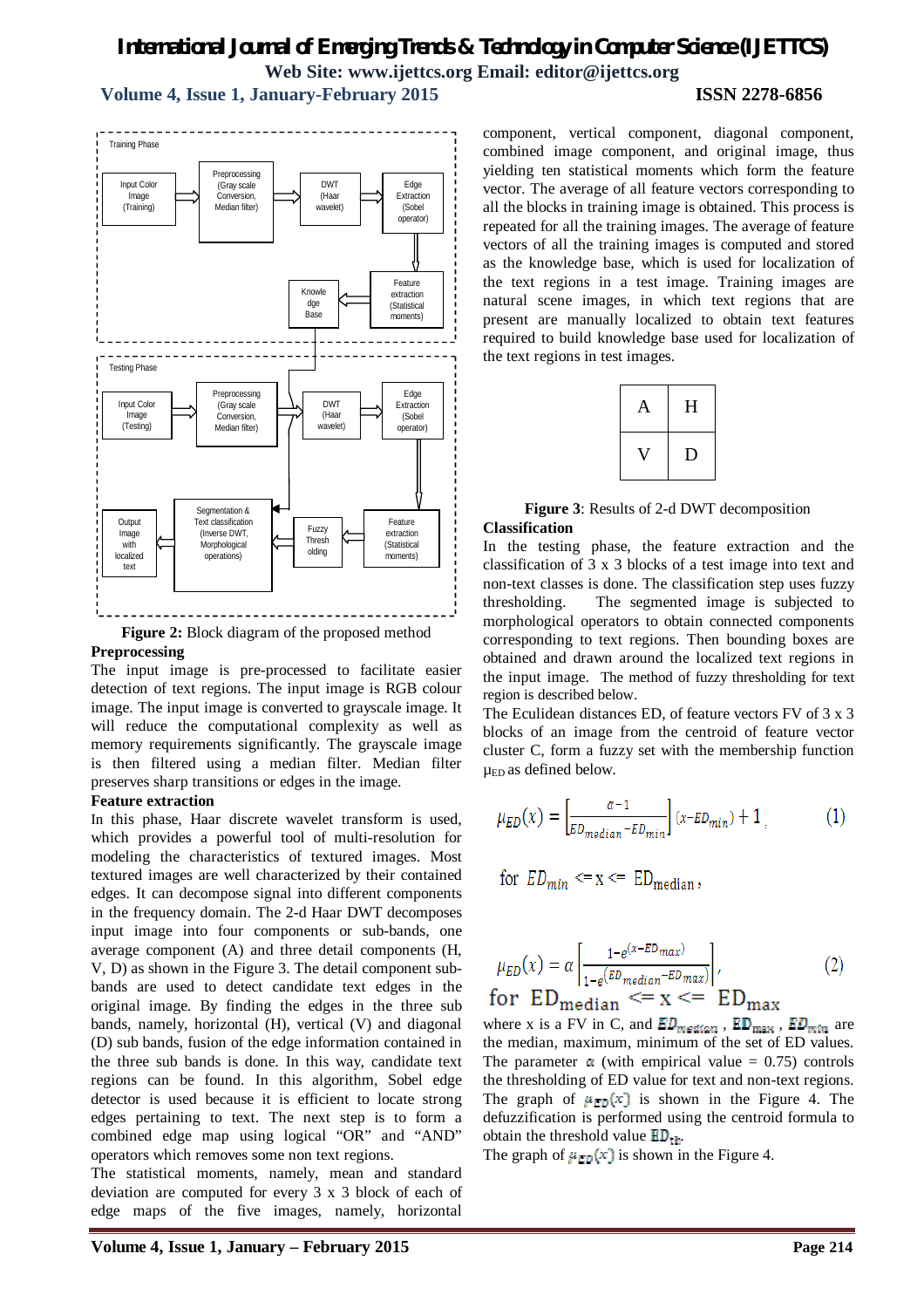**Volume 4, Issue 1, January-February 2015 ISSN 2278-6856**





The training and testing algorithms of the proposed method are given below.

#### **Training Algorithm:**

**Input:** A digital natural scene image containing text.

**Output:** Feature vectors of the text regions in the input image.

**Step 1:** Read input RGB Image I1.

**Step 2:** Convert input RGB image I1 to grayscale image I2 and apply median filter to obtain filtered image I3.

**Step 3:** Apply DWT to I3 using Haar wavelet to yield A, H, V and D component images. Apply Sobel edge operator on H, V, D and I3 to obtain edge maps, namely, EH, EV, ED and EI3 respectively. Obtain combined edge image  $EI4=EH + EV + ED$ .

**Step 4:** Consider 3 X 3 blocks of pixels from EH, EV, ED, EI4 and EI3 images (from top-left to bottom-right) and then compute mean and SD for each block. Compute the average values of mean and SD of all the blocks in EH, EV, ED, EI4 and EI3 and store these values as feature vector (with 10 components) of image I2 in the feature library.

**Step 5:** Repeat Step 1 to Step 4 for all the natural scene images in the training set.

**Step 6:** Apply fuzzy K-means (K=2) clustering algorithm to the set of feature vectors stored in the feature library and obtain two clusters C1 and C2 with centers FV1 and FV2 for the clusters C1 and C2 respectively.

**Step7:** Store feature vectors FV1 and FV2 as the knowledge base of text regions in the natural scene images containing two different classes, namely, text and non text classes.

**Step 9:** Stop

#### **Testing Algorithm:**

**Input:** A digital natural scene image I1.

**Output:**The natural scene image I1with localized text contained in bounding boxes.

**Step 1:** Read input Image I1

**Step 2:** Convert input RGB image I1 to grayscale image I2 and apply median filter to obtain filtered image I3.

**Step 3:** Apply DWT to I3 using Haar wavelet to yield A, H, V and D component images. Apply Sobel edge operator on H, V, D and I3 to obtain edge maps of H, V and D namely, EH, EV, ED and EI3 respectively. Obtain combined edge image  $EI4 = (EH + EV) * ED$ .

**Step 4:** Consider 3 X 3 blocks of pixels from EH, EV, ED, EI4 and EI3 images (from top-left to bottom-right) and then compute mean and SD for each block. Form the feature vector FV with these values of mean and SD as its components for all the blocks.

**Step 5:** Compute fuzzy thresholds ED1TH and ED2TH for the Eculidean distance between the feature vector FV and the feature vectors FV1 and FV2 of clusters C1 and C2, respectively.

**Step 6:** For each block, compute Eculidean distances ED1 and ED2 between FV of the block and FV1 and FV2 of clusters C1 and C2, respectively.

**Step 7:** If  $ED1 \leq ED1TH \leq CD2 \leq ED2TH$ , the block belongs to the text region; otherwise, the block is non-text and set the corresponding non-text block to zeros in A, H, V and D components of image I2.

**Step 8:** Repeat Step 6 and Step 7 for all blocks. Finally, obtain the component images A, H, V, and D with the non-text regions set to zeros.

**Step 9:** Apply inverse DWT with Haar wavelet to obtain the image I5.

**Step 10:** Binarize I5 and apply morphological operations (with structuring element disk of radius 3, empirically fixed) on image I5 which yields segmented image I6. Label the connected components in I6. For each labeled component of I6 with area  $\ge$  300 (Empirical value), compute the bounding box and its aspect ratio R. If the aspect ratio  $R < 1$  (Empirical value), the corresponding component is text region and its bounding box is drawn in I1, thus yielding localization of text in the input image I1. **Step 12:** Stop

#### **3. RESULTS**

The proposed algorithm is implemented using Intel Core i5 processor @ 2.5 GHz 4GB RAM and MATLAB R2009a. Experiments were carried out using 238 natural scene images (Including ICDAR data set), out of which 178 are used as training images and 60 as testing images. Each image is a RGB color image in JPEG format. These images contain multilingual texts which vary with respect to font style, font size, scale, lighting and orientation, shadowing of text in the image. The scripts of the text in the training images are English, Kannada and Hindi, where as text in testing images are in different languages, namely, English, Kannada, Hindi, Tamil, Bengali, Telugu, Urdu, Punjabi, Oriya, Malayalam, Marathi, Japanese, Russian and Chinese. The sample results of the proposed algorithm are shown in the Figures 5a and 5b. The performance of the proposed algorithm has been evaluated in terms of precision and recall rates defined as given below.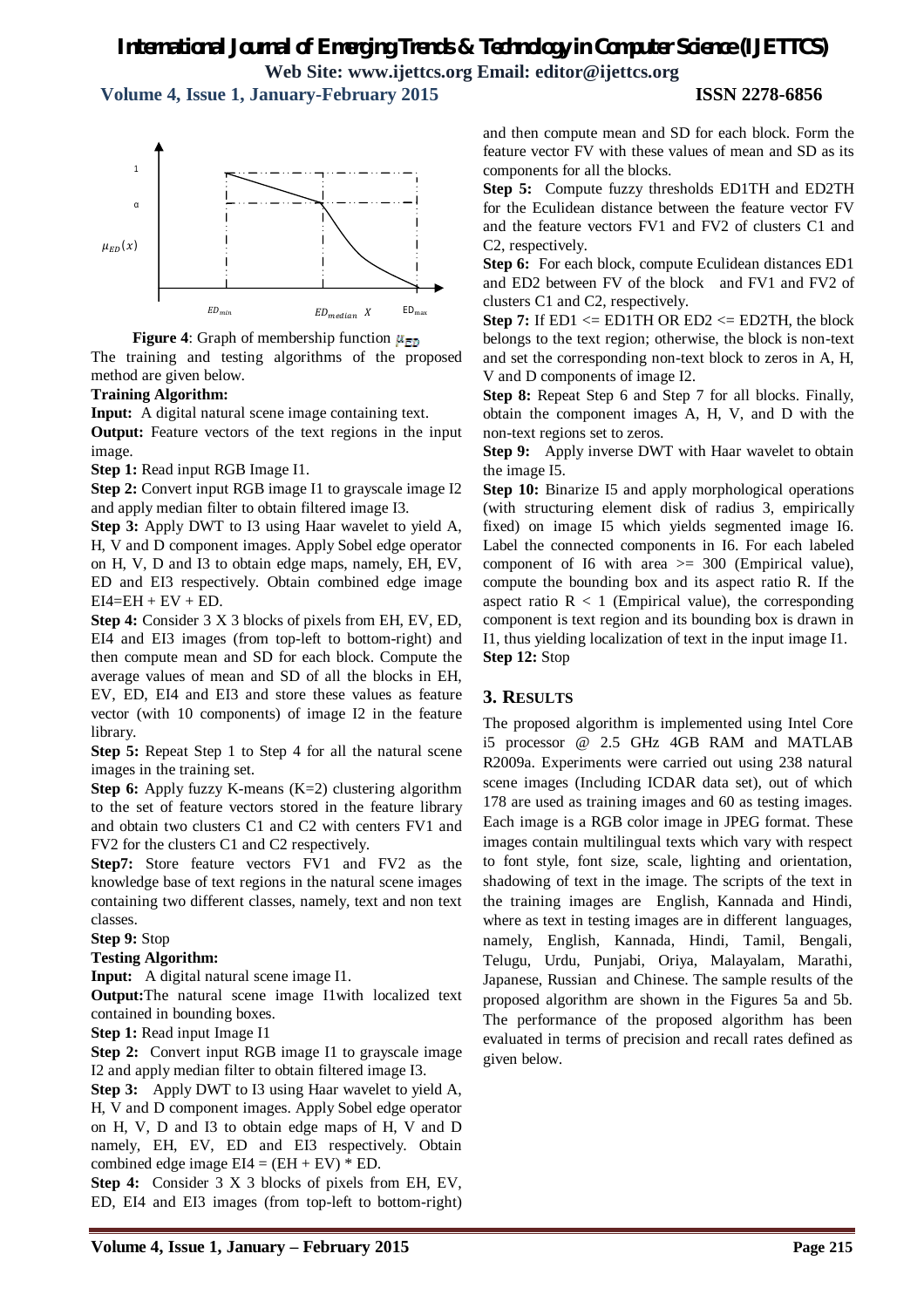**Volume 4, Issue 1, January-February 2015 ISSN 2278-6856**



**Figure 5a**: Sample results of the proposed method showing input images and corresponding text localized output images showing input images and corresponding text localized

output images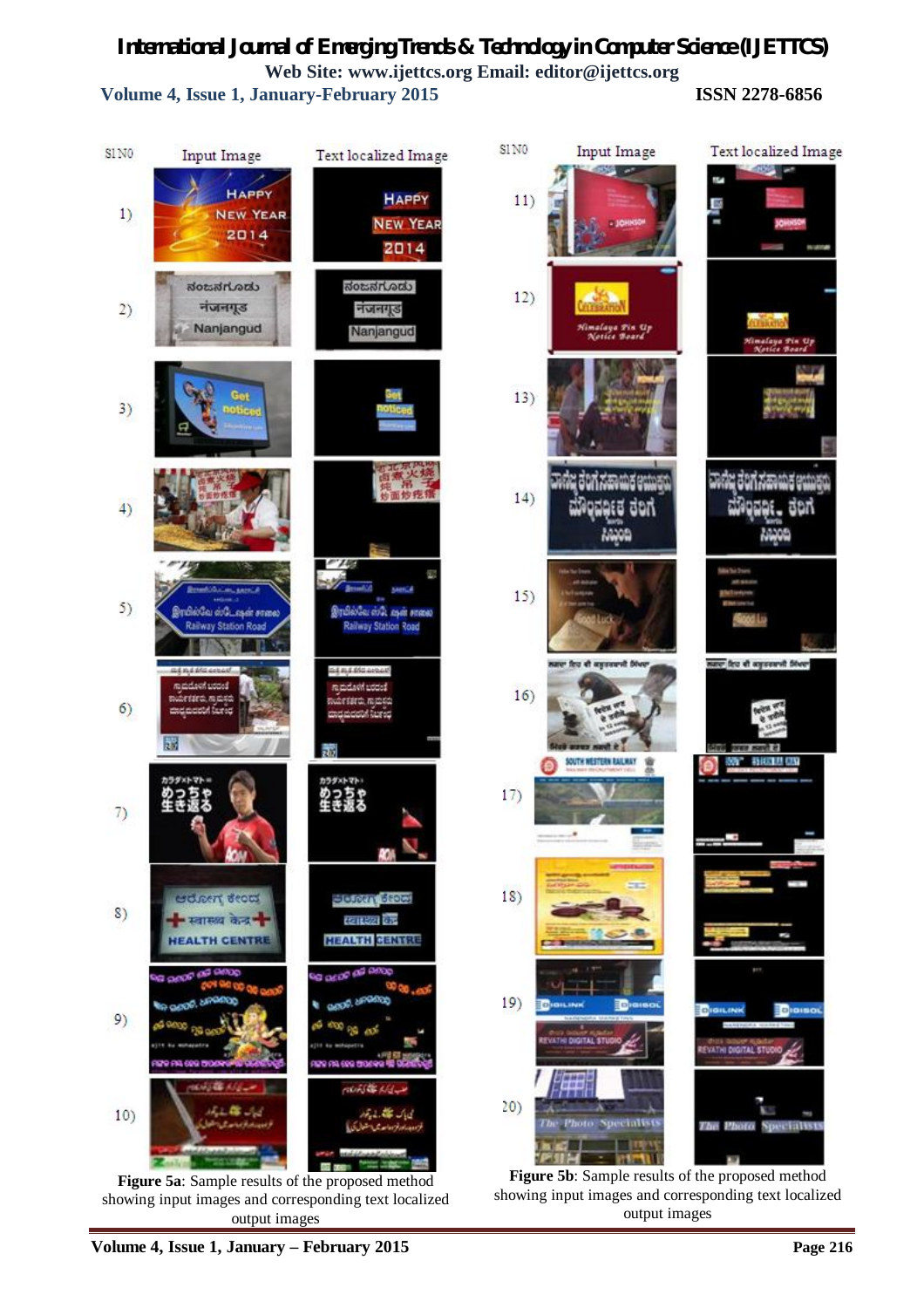# *International Journal of Emerging Trends & Technology in Computer Science (IJETTCS)* **Web Site: www.ijettcs.org Email: editor@ijettcs.org Volume 4, Issue 1, January-February 2015 ISSN 2278-6856**

 $\text{Precision} = \frac{\text{Correctly localized Texts}}{\text{Correctly localized Texts} + \text{False positives}} \times 100$ Correctly localized Texts = Correctly localized Texts + False negatives X 100 Recall

Precision rate takes into account the false positives, which are the non-text regions in the image and have been localized by the algorithm as text regions. Recall rate takes into account the false negatives, which are text in the image, and have not been localized by the algorithm. Thus, precision and recall rates are the two measures which together determine the accuracy of the algorithm in locating text regions. The proposed method has yielded the precision and recall rates of 79.54% and 89.21%, respectively.

# **6.DISCUSSIONS**

The experimental results demonstrate the effectiveness of the proposed method. Further, it is observed that the method is able to localize text regions of different scripts in natural scene images even though the algorithm is trained with only three scripts, namely, English, Kannada and Hindi, which demonstrates the robustness of the proposed method. It is also noticed that the localized text regions may contain multiple lines of text of different scripts, which need to be segmented for character extraction. However the proposed method fails to detect and localize text with large and thick characters, vertically written text, text with shadows, text with faint colors and text with light reflection. This has led to the false positives and false negatives in the experimental results. The proposed method requires modification to address such issues by proper selection of features and segmentation methods, leading to enhancement of precision and recall rates.

# **7.CONCLUSION**

Text localization in a natural scene image with complex background is a difficult, challenging and important problem. In this paper, a novel method is proposed for text detection and localization using wavelet based features of edge images corresponding to input natural scene images. The proposed method uses Haar discrete wavelet Transform, Sobel edge detector, fuzzy thresholding and the morphological operators for segmenting and classifying the text regions. The proposed method has yielded the precision and recall rates of 79.54% and 89.21%, respectively. The experimental results demonstrate the effectiveness and robustness of the proposed method in detection and localization of multilingual text regions with variations in font style, font size, scale, lighting and orientation of text in an image. The localized text regions may contain multiple lines of text of different scripts that need to be segmented for character extraction, which will be considered in future work.

### **References**

- [1] Leon, M., Vilaplana, V., Gasull, A. and Marques, F., "Caption text extraction for indexing purposes using a hierarchical region-based image model," IEEE ICIP 2009, El Cairo, Egypt, 2009.
- [2] Debapratim Sarkar, Raghunath Ghosh ,"A Bottom-Up Approach of Line Segmentation from Handwritten Text" ,2009.
- [3] Karin Sobottka, Horst Bunke and Heino Kronenberg,"Identification of Text on Colored Book and Journal Covers", Document Analysis and Recognition, 20-22 ,1999.
- [4] Xiaoqing Liu and Jagath Samarabandu, " Multiscale Edge-Based Text Extraction From Complex Images" , Multimedia and Expo, 2006 IEEE International Conference,2006.
- [5] Xin Zhang, Fuchun Sun, Lei Gu, "*A Combined Algorithm for Video Text Extraction", 2010 Seventh International Conference on Fuzzy Systems and Knowledge Discovery,*2010
- [6] Jui-Chen Wu · Jun-Wei Hsieh · Yung-Sheng Chen,"Morphology-based text line extraction" Machine Vision and Applications 19:195–207 DOI 10.1007/s00138-007-0092-0,2008.
- [7] Rama Mohan Babu, G., Srimaiyee, P. Srikrishna, A., "Text Extraction From Hetrogenous Images Using Mathematical Morphology" Journal Of Theoretical And Applied Information Technology © 2005 - 2010 Jatit.
- [8] Chu Duc Nguyen, Mohsen Ardabilian and Liming Chen ,"Robust Car License Plate Localization using a Novel Texture Descriptor", Advanced Video and Signal Based Surveillance, 2009.
- [9] Kwang In Kim, Keechul Jung, And Jin Hyung Kim ,"Texture-Based Approach For Text Detection In Images Using Support Vector Machines And Continuously Adaptive Mean Shift Algorithm" , IEEE Transactions On Pattern Analysis And Machine Intelligence, Vol. 25, No. 12, 2003.
- [10] Neha Gupta, V.K Banga, "Localization of Text in Complex Images Using Haar Wavelet Transform", International Journal of Innovative Technology and Exploring Engineering (IJITEE) ISSN: 2278-3075, Volume-1, Issue-6, November 2012.
- [11] Akash Goel, Prof. Yogesh Kumar Sharma, Text Extraction of Vehicle Number Plate and Document Images Using Discrete Wavelet Transform in MATLAB, IOSR Journal of Computer Engineering